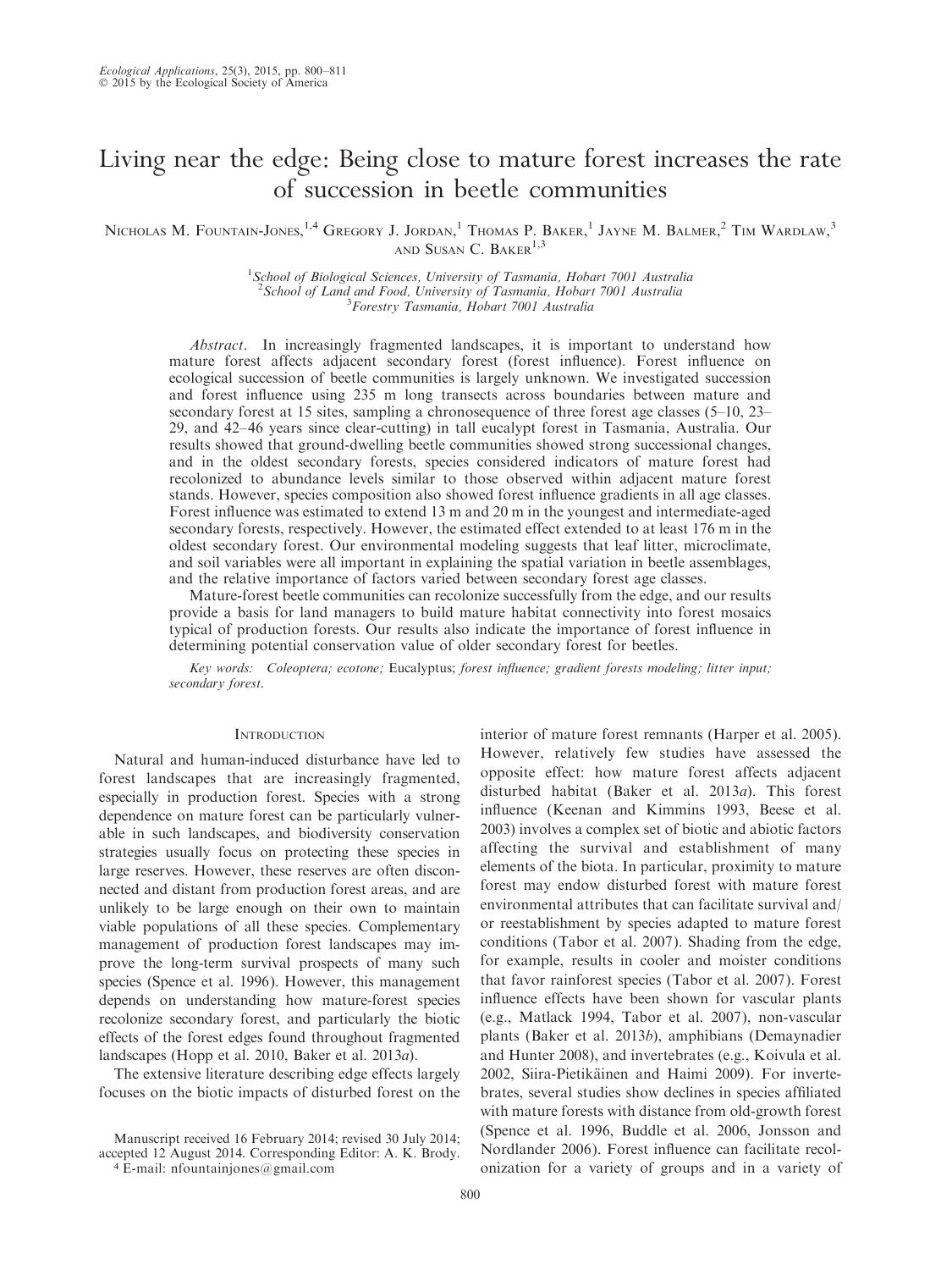systems, though the underlying mechanisms are poorly understood.

Forest influence on regeneration operates through mature forest both providing a source of species for recolonization and moderating the environment of the regenerating forest. Major disturbance will typically eliminate mature forest microhabitat and the subset of species with strict dependence on such microhabitats (Spence et al. 1996), and such species are typically presumed to recolonize from adjacent mature forests (Lemieux and Lindgren 2004, Chazdon et al. 2009, Hopp et al. 2010). Gradients of forest influence within regenerating forest may therefore involve dispersal limitation; species which are dispersal limited are more likely to recolonize areas closer to the source mature forest (Niemela et al. 1993, Michaels and McQuillan 1995, Koivula et al. 2002). The successional processes of colonization and stand development naturally lead to changes in the forest environment, particularly in the forest understory, which in turn can facilitate the recolonization of mature-forest species from other taxa. For example, plant detritus, forest canopy cover, and microclimate all change with vegetation succession in ways that can be relevant to recolonization by invertebrates (Magura et al. 2002, Hopp et al. 2010, Roume et al. 2011). Leaf litter and coarse woody debris provide food resources, predator protection, and increased insulation against microclimate extremes (Koivula et al. 1999, Jonsson and Nordlander 2006, Entling et al. 2007, Nakamura et al. 2009, Grove and Forster 2011). Other factors related to succession, e.g., soil chemistry, can affect invertebrates (Schwerk and Szyszko 2007, Antvogel and Bonn 2008, Cornellise and Hafernik 2009, Walker et al. 2010). Shading provided by the mature forest causes microclimatic gradients that are important in determining beetle community composition (Spence et al. 1996, Nakamura et al. 2009), by affecting the beetles directly and indirectly through impacts on vegetation and soil characteristics (Matlack 1994). In particular, canopy closure is typically associated with large changes in microclimate that are pertinent to arthropod community succession (Niemelä et al. 1996, Nakamura et al. 2009).

Litter-dwelling beetles (Coleoptera) are a particularly suitable group for investigating forest influence, as they are both ecologically important and amenable to study. They are abundant, relatively easy to sample and identify, and many taxa are sensitive to forest disturbance, including disturbance created by forest harvesting (e.g., Rosenvald and Lohmus 2008, Baker et al. 2009a, Hyvarinen et al. 2009). Determining the main factors driving forest influence on beetle communities is important for developing forest management practices that improve outcomes for biodiversity conservation through the maintenance or restoration of landscape connectivity. How far the forest influence effect extends into secondary forest and how this pattern changes across successional time is largely unknown.

This study therefore aims to assess how grounddwelling beetle communities respond to forest influence and community turnover from mature into secondary forest by using a chronosequence approach. In particular, we focus on the spatial scale of forest influence (as measured using depth of forest influence, DFI). We hypothesize that dispersal is a critical factor that drives forest influence on successional change post harvest. Furthermore, we investigate and report on which environmental factors are driving edge gradients and beetle recolonization in three forest age classes (5–10, 23–29, and 42–46 years since clear-cutting) in tall eucalypt forest in Tasmania, Australia.

# **METHODS**

#### Study sites

Fifteen sites were selected in Tasmania's Southern Forests region (see Fig. 1), within and adjacent to the Warra Long-Term Ecological Research (LTER) area (see Brown et al. 2001). Each site was established to contain a boundary between mature unlogged forest and a harvested area in its first rotation after clear-fell, burn, and sow silviculture (see Hickey [1994] for details). Mature forest was defined as forest possessing reproductively active eucalypt and rainforest species at the time of logging and that had not been significantly disturbed by wildfire for at least 40 yr before the site was harvested. The unlogged mature forest had at least one age cohort of eucalypts older than 110 yr (Turner et al. 2009) that formed the upper canopy up to 50 m tall, had not been significantly disturbed by wildfires for at least 70 yr, and had an understory stratum comprising a heterogeneous mix of sclerophyllous and rainforest tree species. Sclerophyllous species dominate the understory during the initial period after a fire, with a progressive enrichment by rainforest elements as the interval since that last fire increases.

The experiments employed a balanced design with five replicate sites for each of three age classes of silviculturally regenerated forest. The three age classes comprised sites averaging  $\sim$ 45 yr (harvested between 1966 and 1970),  $\sim$ 27 yr (harvested between 1983 and 1989), and  $\sim$ 7 yr (harvested between 2002 and 2007) post disturbance (see Appendix A: Table A1). Forests  $\sim$ 7 yr old were dominated by emerging eucalypts and sclerophyllous species both up to 7 m in height, with the sedge Gahnia grandis forming a ground cover. After a further 20 yr, the eucalypts and sclerophyllous species had formed a dense canopy on average 22 m in height and the sedge was in decline. In  $\sim$ 45-yr-old forest, the canopy reached approximately 27 m.

At each site, three transects were established perpendicular to the boundary between mature and silvicultural forest, starting 35 m within mature forest and ending 200 m inside the harvested site. We used designs with unequal distances between plots to focus sampling where edge effects are more likely (Harper et al. 2005, Baker et al. 2007, Ewers and Didham 2008). Plots were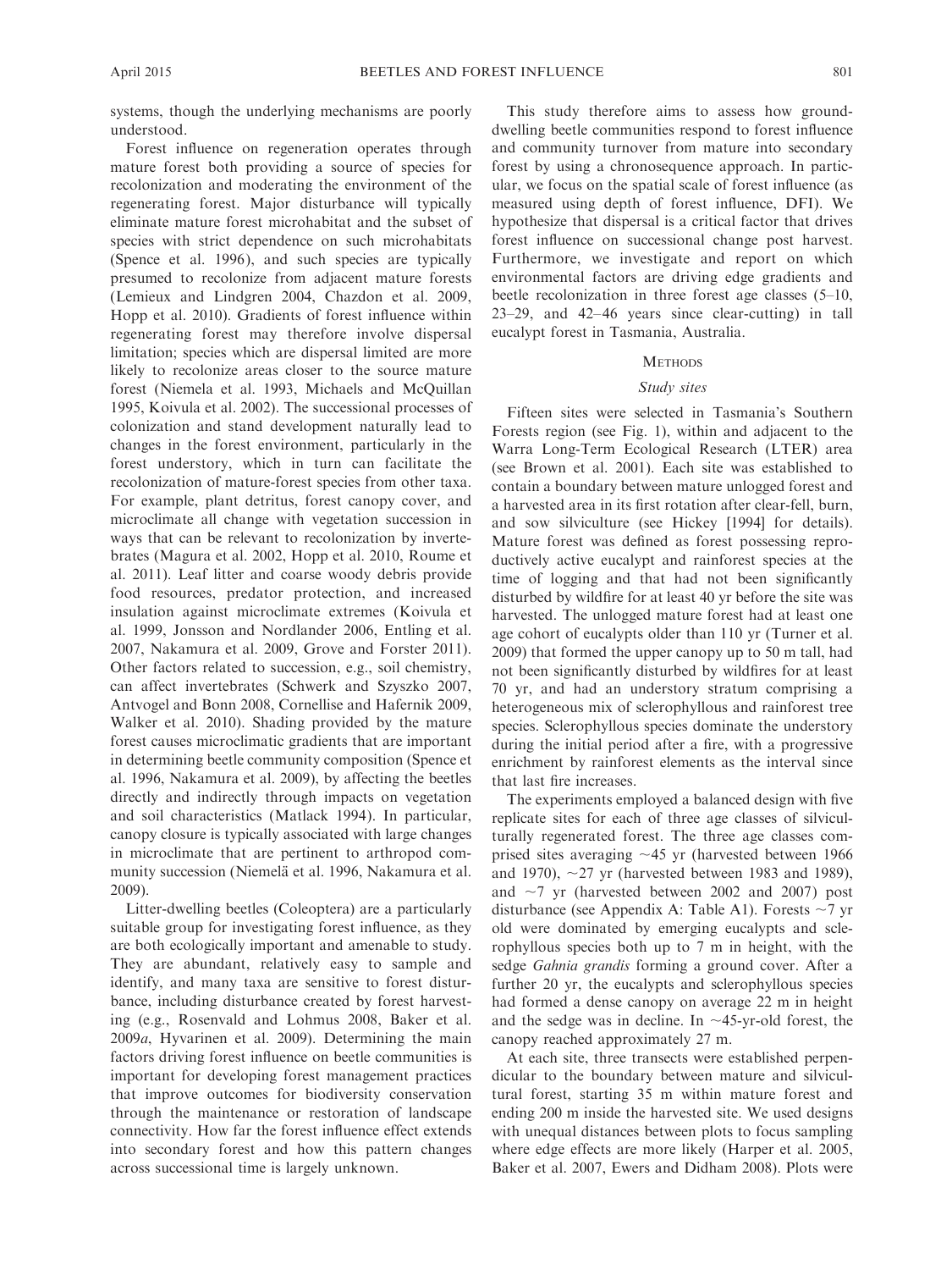established in the mature forest at  $-35$  and  $-15$  m from the edge (35 and 15 m into the mature forest, respectively) and into the harvested areas at 15, 35, 70, 120, and 200 m. Thus there were 315 plots (15 sites  $\times$  3 transects  $\times$  7 distances). The height of mature forest at our study sites was approximately 40–65 m, hence plot distances were located both within and beyond one mature-forest tree height into harvested areas. Spatial autocorrelation and depletion effects are not significant for pitfall-trap sampling in this forest type (Baker and Barmuta 2006).

Each site was controlled for slope (no greater than  $10^{\circ}$ ), altitude (100–350 m above sea level), and distance from the next site of the same age class  $(>= 5 \text{ km})$ . We excluded sites close to rivers and major creeks, but tolerated small creeks and streams, as they are ubiquitous in the landscape. Sites bisected by roads were excluded and all plots were at least 40 m from any road or track.

## Beetle sampling

Pitfall trapping is a common method of collecting beetle community data in wet forests (Niemela et al. 1993, Baker et al. 2007, 2009). We deployed a single pitfall trap in each of the 315 plots. To replace traps lost through flooding or disturbance, we placed an additional trap  $\sim$ 20 m from the main pitfall in the middle transect of each site. Only 33 of these additional pitfalls were required. Each trap was constructed from 150 mm lengths of 8.5 cm diameter PVC pipe buried in the soil, with plastic cups (8.6 cm diameter, 12.2 cm height) inside the pipe, flush with the soil surface. Approximately 200 mL of 100% propylene glycol (Fronine, Riverstone, Australia) was added to each trap as a preservative. A protective plastic plate (180 mm diameter) was positioned 2 cm above the trap to prevent flooding and disturbance. Traps were operational for exactly 30 d for each of three sampling periods (spring, summer, and autumn 2011, 2012). Traps were then collected and the contents transferred immediately to 96% ethanol (Merck, Kylsyth, Australia).

All beetles were then identified to morphospecies (sensu Oliver and Beattie 1996). Of these morphospecies, 27% were assigned to species, another 58% to genus, and the remainder (15%) to subfamily or family using keys (Lawrence et al. 1999), specimen matching to the Tasmanian Forest Insect Collection (TFIC; Forestry Tasmania, Hobart, Australia), or by expert assistance. Seasonal effects were not central to our hypotheses, so data were pooled across seasons to maximize community signals.

## Vegetation and environmental data

We measured 17 environmental and biotic variables from all plots and two microclimatic variables from the middle transect plots (Table 1). Vegetation cover, plant species diversity, average tree diameter, and percent cover of litter, moss, and coarse woody debris (CWD) were measured in  $10 \times 10$  m quadrats adjacent to the pitfall trap. Maximum diameter of woody material was also measured at each quadrat (minimum diameter 5 mm). At each quadrat, four 0–10 cm depth soil cores were taken and combined together. Within 48 h of collection, each sample was stored in a paper bag in a cool, dry area until ready for analysis. Soil was sieved using a 2-mm sieve to remove leaf litter, roots, and rocks, and then ground in a mortar and pestle. The soil pH and conductivity were measured using a Palintest pH meter (Gateshead, UK) and an Elmetron CPC-411 conductivity meter (Zabrze, Poland), calibrated on each day of testing. We followed the Palintest procedure of shaking a 1:4 solution of soil to distilled water for 1 min prior to taking the pH meter reading. For conductivity, we used a 1:5 solution of soil to distilled water shaken for 2 min, and allowed this to settle before reading as per the manufacturer's instructions. Nitrogen and carbon were analyzed using a Perkins Elmer Series II 2400 CHNS/O Elemental Analyzer (Waltham, Massachusetts, USA), following the manufacturer's protocol.

Litter depth was also recorded, with four measurements taken to the nearest millimeter with vernier calipers (Mitutoyo, Kawasaki, Japan) within 1 m of pitfall traps and then averaged. Leaf area index (LAI) was measured directly over the trap using hemispherical photography and analyzed using Scion Image (Bréda 2003). Hobo temperature and humidity loggers (Onset, Bourne, Massachusetts, USA) were placed within a 2 m radius of each trap 20 cm above the ground on the middle transect at each site, and measured temperature and relative humidity every 15 min for the duration of the study.

#### Statistical analysis

To test for distance and age effects on species abundance and richness, a two-way factorial ANOVA was conducted with forest age and distance as factors. Indicator species analysis was performed for each age class on common species  $($ >5 individuals). This analysis (presented in Appendix D: Table D1) was designed to provide information about likely habitat preferences of individual species. To enable this, plots were divided into mature  $(-15, -35 \text{ m})$ , near edge  $(15, 35 \text{ m})$ , and far from edge (120, 200 m) categories for each forest age, and 70-m plots were excluded to keep a balanced design. This analysis was performed using the package indicspecies in R (De Cáceres et al. 2012). However, to ensure objectivity, unless otherwise stated, species categorized as mature-forest indicators for further testing of the response of such species to distance or succession were based on a previous study (Baker 2006), rather than the analysis of species from the present study.

For multivariate analyses, we used Bray-Curtis similarity matrices of square-root-transformed abundance data. We predicted DFI using nonlinear canonical analysis of principle coordinates (NCAP) to estimate the logistic gradient in the beetle community data (Millar et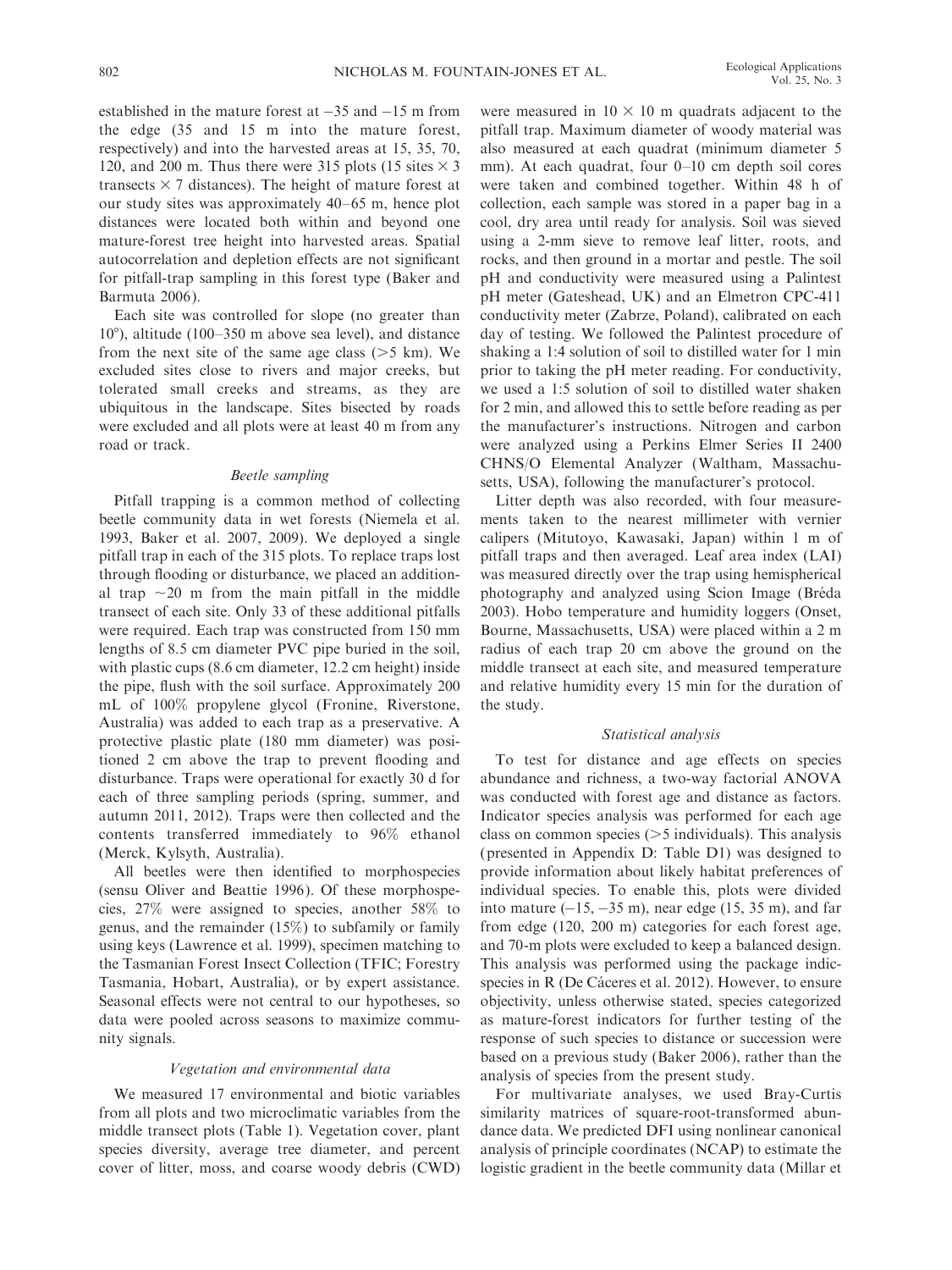

FIG. 1. Map of the study region in southern Tasmania, Australia. Forest chronosequences are shown by age class, dashed lines show major roads.

al. 2005). NCAP is an extension of canonical analysis of principle coordinates (CAP; Anderson and Willis 2003), with a link function to fit nonlinear models. Logistic curves were appropriate for our data, as we assumed that the community gradient would be steepest at the edge (Millar et al. 2005), particularly for the  $\sim$ 7-yr-old sites. To test if distance was linked to community change, permutation tests were performed on community data, and confidence limits of the logistic model were generated by bootstrapping (see Millar et al. [2005] for details). DFI was defined as the point at which the community composition was estimated to be 95%

TABLE 1. Environmental variables used in the gradient forests model for each age class.

| Variable          | Unit                 | Sampling details                                                                                              |
|-------------------|----------------------|---------------------------------------------------------------------------------------------------------------|
| Carbon            | concentration $(\%)$ | four soil subsamples within 5 m of the trap                                                                   |
| Nitrogen          | concentration $(\%)$ | four soil subsamples within 5 m of the trap                                                                   |
| $C:$ N ratio      | C: N                 | four soil subsamples within 5 m of the trap                                                                   |
| Soil pH           | рH                   | four soil subsamples within 5 m of the trap                                                                   |
| Conductivity      | $\mu$ S/cm           | four soil subsamples within 5 m of the trap                                                                   |
| Rock cover        | percent cover        | $10 \times 10$ m quadrat at the plot                                                                          |
| Bare ground cover | percent cover        | $10 \times 10$ m quadrat at the plot                                                                          |
| Vegetation cover  | percent cover        | $10 \times 10$ m quadrat at the plot                                                                          |
| Litter cover      | percent cover        | $10 \times 10$ m quadrat at the plot                                                                          |
| Moss cover        | percent cover        | $10 \times 10$ m quadrat at the plot                                                                          |
| CWD cover         | percent cover        | $10 \times 10$ m quadrat at the plot                                                                          |
| Litter depth      | mm                   | average of six measurements around the pitfall trap                                                           |
| Tree diameter     | mm                   | average diameter at breast height of stems (cm) within $10 \times 10$ m quadrat at the plot                   |
| Plant diversity   | $N_1$                | exponential Hill's number ( $N_1$ ; Chao et al. 2013) of plant species within the 10 $\times$ 10<br>m quadrat |
| Leaf area index   | unitless             | measured directly above the pitfall trap                                                                      |
| CWD diameter      | mm                   | largest CWD diameter within a 5 m radius of the trap                                                          |
| Distance          | m                    | plot distance from mature forest edge; negative distances are in the mature forest                            |

Note: Throughout the table, CWD describes coarse woody debris.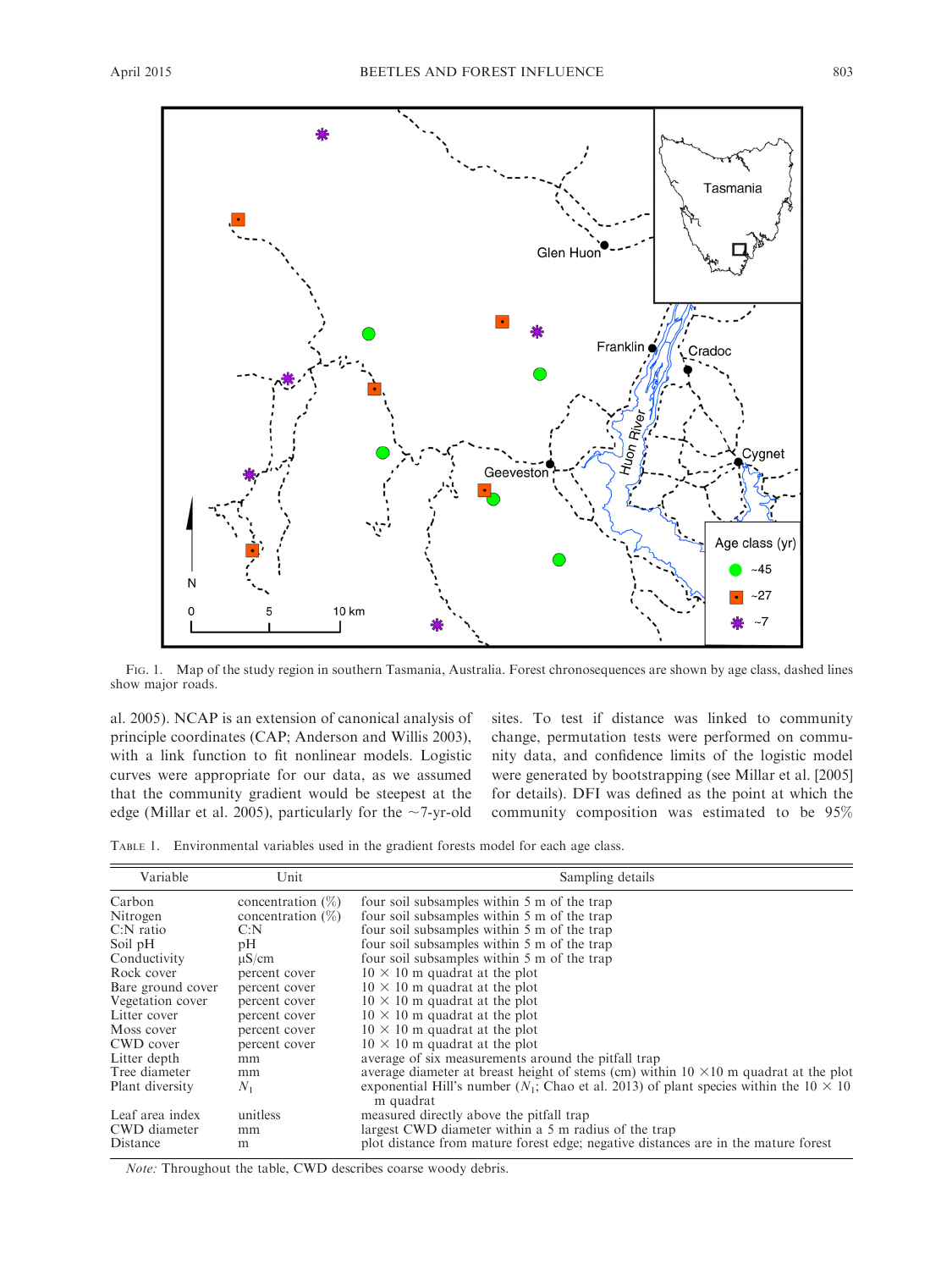similar to interior disturbed forest along our 200-m transects in harvested secondary forest. Rare species were omitted from analyses if they occurred in  $\leq$  plots. NCAP was conducted in R version 3.02 (R Development Core Team 2013) using 9999 randomizations (see Supplement). The forest influence effect on the abundance of Tasmanian mature wet-forest indicator species (see Baker 2006) was analyzed using quasi-Poisson regression, as the variance was much greater than the mean.

The effects of site and distance from edge on beetle community composition were tested for each age using a mixed permutational MANOVA (PERMANOVA) model (Anderson 2001), treating site as a random effect and distance as a fixed effect. The permutation tests of significance were based on 9999 unrestricted permutations of the raw data where the three transects were considered replicates. PERMANOVAs were also used to test for successional age differences. In this case, only data sampled from mature forest  $(-15 \text{ and } -35 \text{ m})$  and from 120 and 200 m into secondary forest were analyzed to avoid the edge transition zone. As mature plots were not independent of adjacent secondary forest plots, oneway fixed PERMANOVA was used to test for differences between mature forest and adjacent secondary forest for each age. Differences between secondaryforest communities were separately tested using a twoway PERMANOVA with age fixed and site as a random factor. CAP analysis was also used to test and visualize the differences between mature forest and each of the age classes. The CAP ordination was constrained by distance. These tests were conducted using PRIMER 6 PERMANOVA+ (Anderson et al. 2008). Two-way factorial ANOVA was also used to test the differences in abundance of species associated with mature forests (Baker 2006) between each secondary forest stage and corresponding mature forest, with age and disturbance (i.e., mature or secondary forest) as factors.

Distance-based linear models (DISTLM; Anderson and Legendre 1999, McArdle and Anderson 2001) were used to model community response to the environmental predictors (Table 1). The complete environmental data set was screened for multi-collinearity and, as DISTLM fits a linear model, leaf litter, rock, and bare ground cover were log-transformed to normalize variance. The procedure was performed using the BEST selection procedure in PRIMER 6 PERMANOVA+ (Anderson et al. 2008). Gradient forest modeling was not appropriate for use on the successional data set as, unlike DISTLM, this modeling procedure is not suitable when only a low number of plots are considered  $(<100; R$ . Thomson, personal communication).

To understand how vegetation and environmental covariates affected community turnover within age classes, we used gradient forest modeling (GFM; Ellis et al. 2012) on the beetle abundance data set. GFM is an extension of the random forests machine learning tree ensemble model that analyzes community-wide responses to environmental gradients (Ellis et al. 2012). Random forest methods are useful for understanding community responses to gradients because they do not assume linearity of predictor or response variables and are not sensitive to highly correlated environmental variables (Strobl et al. 2008). GFM modeling assembles a large number of decision trees, and collates the distribution of splits in the tree (Thomson et al. 2014). Cumulative distribution of splits or cumulative importance curves are generated for each species and provide a measure of community change in  $n$ -dimensional environmental space (Thomson et al. 2014). Each tree is generated using a random partitioning procedure based on a subset of plots and cross-validated using the remaining plots. Each split is selected from  $\sim$ 27% of the predictor variables, in our case five out of 19 environmental variables. Covariate importance is calculated by randomly permuting each variable and estimating the degradation of explanatory performance (see Ellis et al. [2012] for more details). We modeled changes in community composition in each age class using 17 of the environmental variables measured (Table 1; two of the 19 variables measured were collinear, and thus excluded from analysis). Microclimatic variables were excluded because they were only available for one transect per site. All plots were included, beetle abundance data was square-roottransformed, and species were omitted from analysis if they occurred in  $\leq$ 5 plots in each age. In total, 1000 trees were generated for each species. GFM analysis was conducted in R using the package gradientForest (package *available online*).<sup>5</sup> R script is provided in the Supplement.

Nonlinear regressions were conducted in R to further assess the relationships between distance and temperature, humidity, and other important variables identified in the GFM for each age.

### **RESULTS**

## Beetle forest influence gradient

In total, 11 830 beetles from 271 species were collected. There was no overall significant relationship between distance from edge and total beetle abundance and species richness in any age class, although average beetle abundance was highest in the 15-m plots in all ages. The NCAP results, however, showed that beetle assemblage composition was strongly correlated with distance from edge (Fig. 2). The DFI and community composition varied between secondary forest age classes. The NCAP model showed a sharp community composition gradient from mature forest at the edge of both the  $\sim$ 7- and  $\sim$ 27-yr-old classes of secondary forest with only a narrow predicted DFI ( $\sim$ 13.2 and 20.4 m respectively; Fig. 2). In contrast, the gradient was gradual across the edge of the  $\sim$ 45-yr-old age class of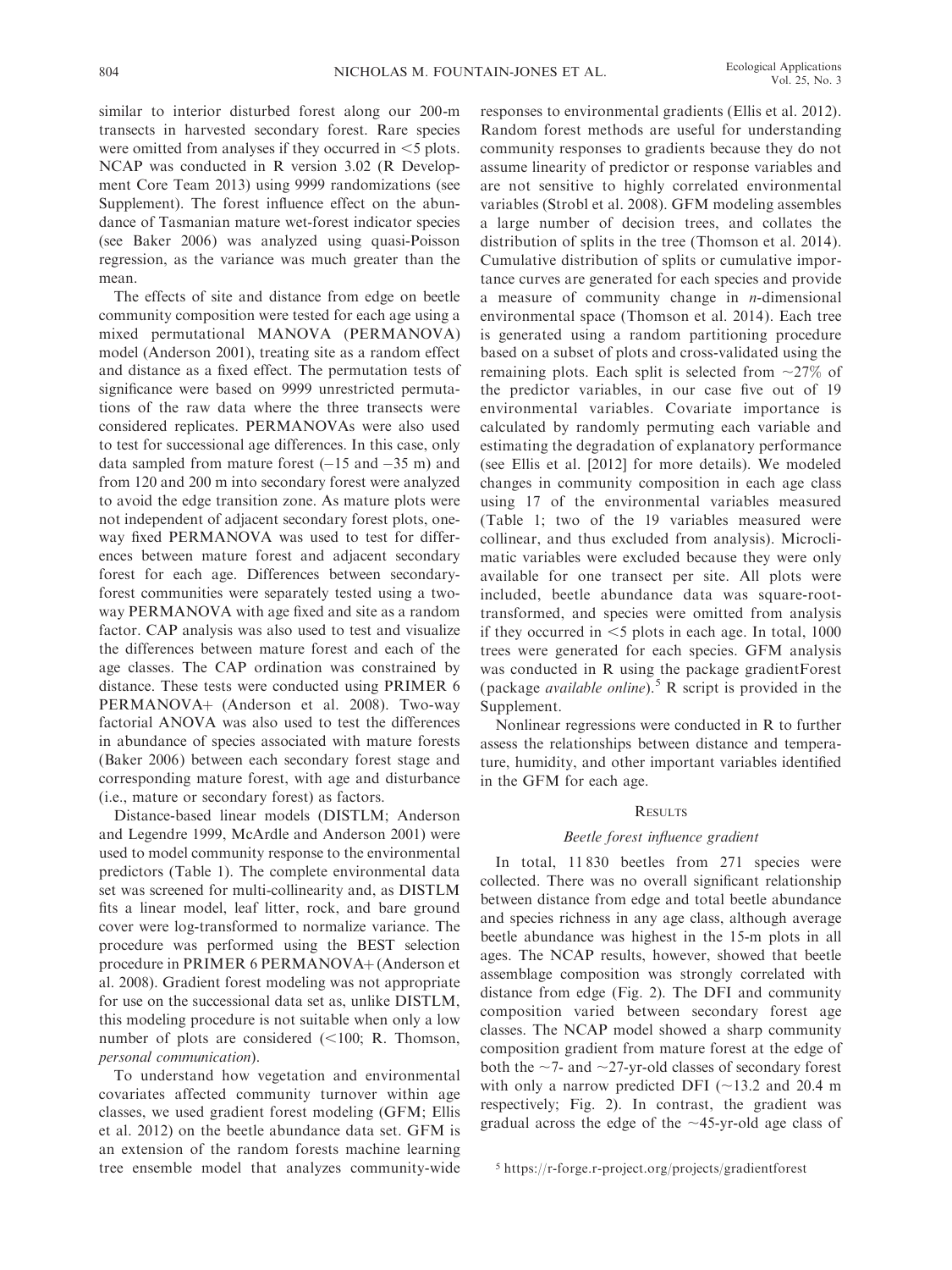

FIG. 2. Nonlinear canonical analysis of principle coordinates (NCAP) ordination of three forest ages (shown as a transect encompassing the boundary between a secondary forest and a mature forest) fitted (solid line) to beetle community data (open circles) using the logistic model. Gradient refers to the gradient of community change across the edge on the Bray-Curtis scale (i.e., 0–1). Estimated depth of forest influence (DFI) for each age class is 13.23 m (total  $R^2 =$ 0.6317, 95% confidence interval [CI] = 2.2–161.3 m,  $P < 0.001$ ] for  $\sim$ 7-yr-old secondary forest; 20.4 m (total  $R^2$  = 0.6264, 95%)  $CI = 2.2{\text -}103.6 \text{ m}, P < 0.001$  for  ${\sim}27$ -yr-old regrowth; and 175.8 m ( $R^2 = 0.8148$ , 95% CI 127.7–254.6 m,  $P < 0.001$ ) for  $\sim$ 45-yr-old regrowth. DFI was defined as the point at which the community composition was estimated to be 95% similar to interior disturbed forest along our 200 m long transects in secondary forests.

secondary forest, which had an estimated DFI of 176 m (Fig. 2). The curve did not plateau at 200 m from the forest boundary and confidence intervals extended beyond 200 m, which suggests that the transects were not long enough to incorporate the entire edge gradient for this age class. The magnitude of community change was also much less for this age  $(\sim 0.2, i.e., 20\%)$  over the transect, compared to  $\sim$ 1 (i.e., 100%) for the younger stages. The confidence intervals were large for each forest age class (Fig. 2).

The PERMANOVA results confirmed that distance from mature forest was an important factor for beetle communities in each age class (PERMANOVA pairwise tests: for  $\sim$ 7-yr-old, pseudo  $F_6 = 1.366, P = 0.008$ ; for ~27-yr-old, pseudo  $F_{4,6} = 1.47$ ,  $P = 0.018$ ; for ~45-yrold, pseudo  $F_{4,6} = 1.31, P = 0.013$ .

The relationship of pooled abundance of known mature-forest indicator species with distance from edge also varied among successional stages (Fig. 3). There were significant distance gradients in mature-forest indicator abundance across  $\sim$ 7- and  $\sim$ 27-yr-old edges (for  $\sim$ 7-yr-old: *P* < 0.001, deviance = 166.71; for  $\sim$ 27yr-old,  $P = 0.017$ , deviance = 265.62; Fig. 3a, b) but not for  $\sim$ 45-yr-old edges (P = 0.108, deviance 197.68; Fig. 3c). All beetle species that were common in mature forest were also found in  $\sim$ 45-yr-old forest, and all but



FIG. 3. Quasi-Poisson regressions (solid lines) of pooled mature-forest indicator species abundance vs. distance from mature into secondary forest of three ages: (a)  $\sim$ 7-yr-old forest  $(P < 0.001)$ , (b)  $\sim$ 27-yr-old forest (P = 0.017), and (c)  $\sim$ 45-yrold forest ( $P = 0.112$ ). Dashed lines indicate 95% CI.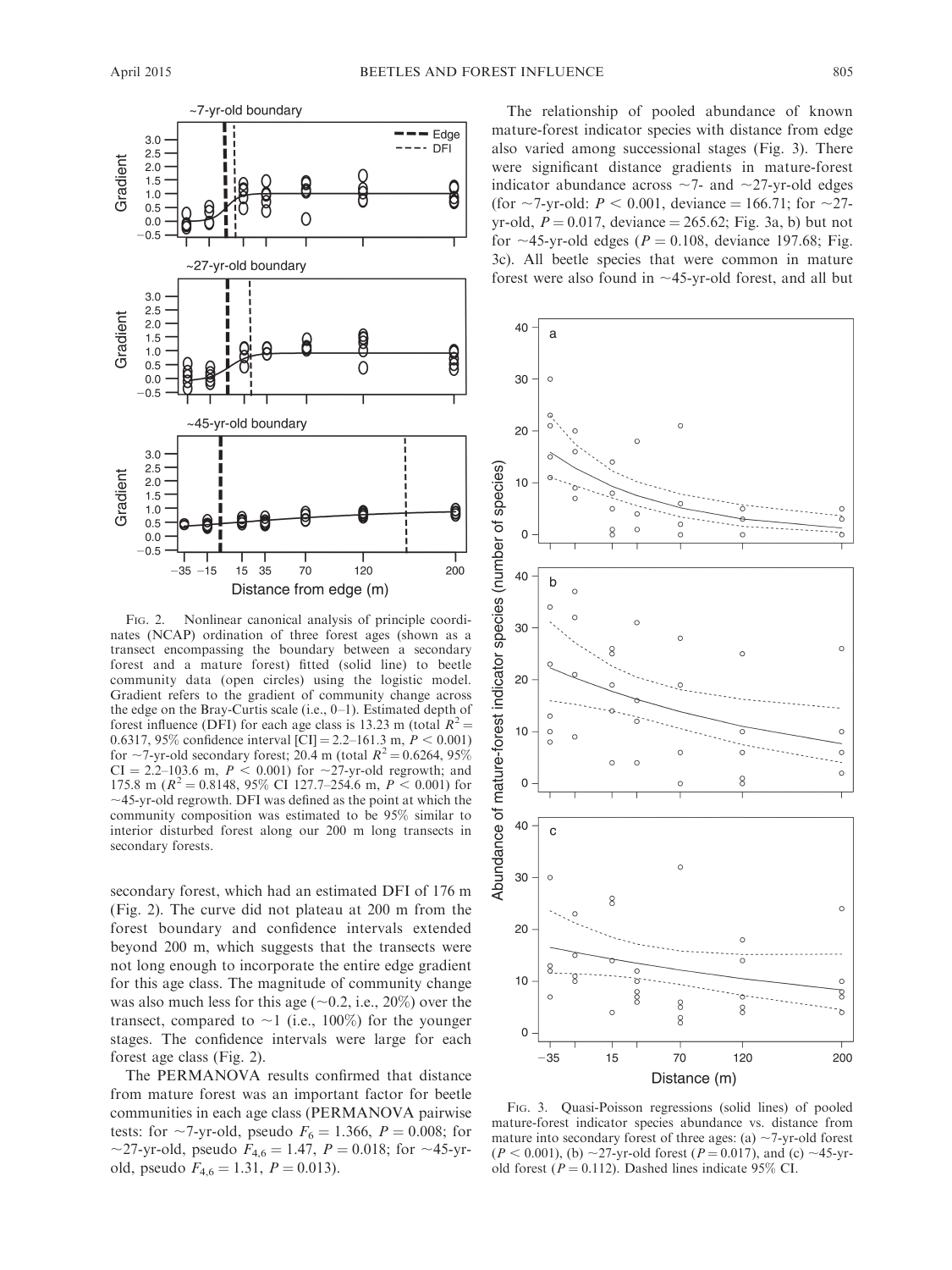

FIG. 4. Canonical analysis of principle coordinates (CAP) constrained ordination of beetle succession data comparing the mature forest communities (boundary mature) to the secondary (regrowth) forest ( $R^2 = 0.9285$ ,  $P < 0.001$ ). Dashed ovals indicate groups distinguished by PERMANOVA pairwise tests.

one of these (Austronemadus TFIC sp. 03 (Leiodidae)) was relatively common (see Appendix E).

### Beetle succession

The CAP ordination examining differences in beetle community between forest age classes showed a clear separation ( $R^2 = 0.9285$ ,  $P < 0.001$ ) of both ~7- and  $\sim$ 27-yr-old secondary forest on the CAP 2 axis from the mature forest plots (Fig. 4). However, the beetle community in  $\sim$ 45-yr-old regrowth was only weakly differentiated from mature forest. The one-way PER-MANOVA confirmed that each age of regenerating forest was distinct from mature forest (for  $\sim$ 7-yr-old, pseudo  $F_{1,18} = 2.89$ ,  $P < 0.001$ ; for  $\sim$ 27-yr-old, pseudo  $F_{1,18} = 2.29, P = 0.009$ ; for ~45-yr-old, pseudo  $F_{1,18} =$ 2.04,  $P = 0.002$ ).

The pooled abundance of species associated with mature forests showed a similar pattern (Fig. 5). Factorial ANOVA was significant for age ( $F_{2,54} = 4.78$ ,  $P = 0.012$ ) and disturbance (mature forest or secondary forest;  $F_{1,54} = 36.120$ ,  $P < 0.001$ ) effects, but not significant for the age  $\times$  disturbance interaction ( $F_{2,54}$  = 2.377,  $P = 0.103$ . Holm-Sidak post hoc comparisons showed no significant difference in abundance of species affiliated with mature forest in the mature forests associated with the different secondary forest age classes. The abundance of beetles affiliated with mature forest in  $\sim$ 45-yr-old secondary forest was statistically indistinguishable that in from mature forests, but in both  $\sim$ 7- and  $\sim$ 27-yr-old forest, the pooled abundance of those beetles was significantly lower than in mature forest communities.

The DISTLM procedure showed that litter cover was the factor most strongly associated with differences in beetle assemblages among age class (16.72% of the model variance,  $P < 0.001$ ). Other major factors were soil C:N (15.67% of model variance,  $P < 0.001$ ) and LAI (7.9% of model variance,  $P < 0.001$ ). Nitrogen and rock cover were excluded from the model, as they were strongly collinear with other variables in the model. There was a significant age effect on litter cover (ANOVA  $F_{2,54} = 13.502$ ,  $P < 0.001$ ) and LAI ( $F_{2,54} =$ 10.791,  $P < 0.001$ ), with average litter cover and LAI greater in the  $\sim$ 45- and  $\sim$ 27-yr-old sites than the  $\sim$ 7-yrold sites. There was also a significant age effect on C:N ratio ( $F_{2,54}$  = 10.704,  $P < 0.001$ ), but conversely, the C:N ratio was higher in the young forest than in the older secondary forest. None of these factors showed a significant difference in the mature forest plots between age classes of the associated secondary forest (see Appendix B: Fig. B1).

# Gradient forest modeling

The environmental variables selected by the GFM model and their relative importance in explaining the beetle community composition varied among age classes (Fig. 6). The most important factors in  $\sim$ 7-yr-old sites were leaf litter depth and soil C:N ratio. The C:N ratio



FIG. 5. Abundance of mature-forest indicator species (mean  $+$  standard error) by age class. There were significant age (ANOVA,  $F_{2,54} = 4.78$ ,  $P = 0.012$ ) and disturbance (mature vs. secondary forest; ANOVA,  $F_{1,54} = 36.120, P < 0.001$ ) effects. Classes marked with a common letter were not significantly different from each other at the 0.05 level of confidence in the Holm-Sidak post hoc comparisons.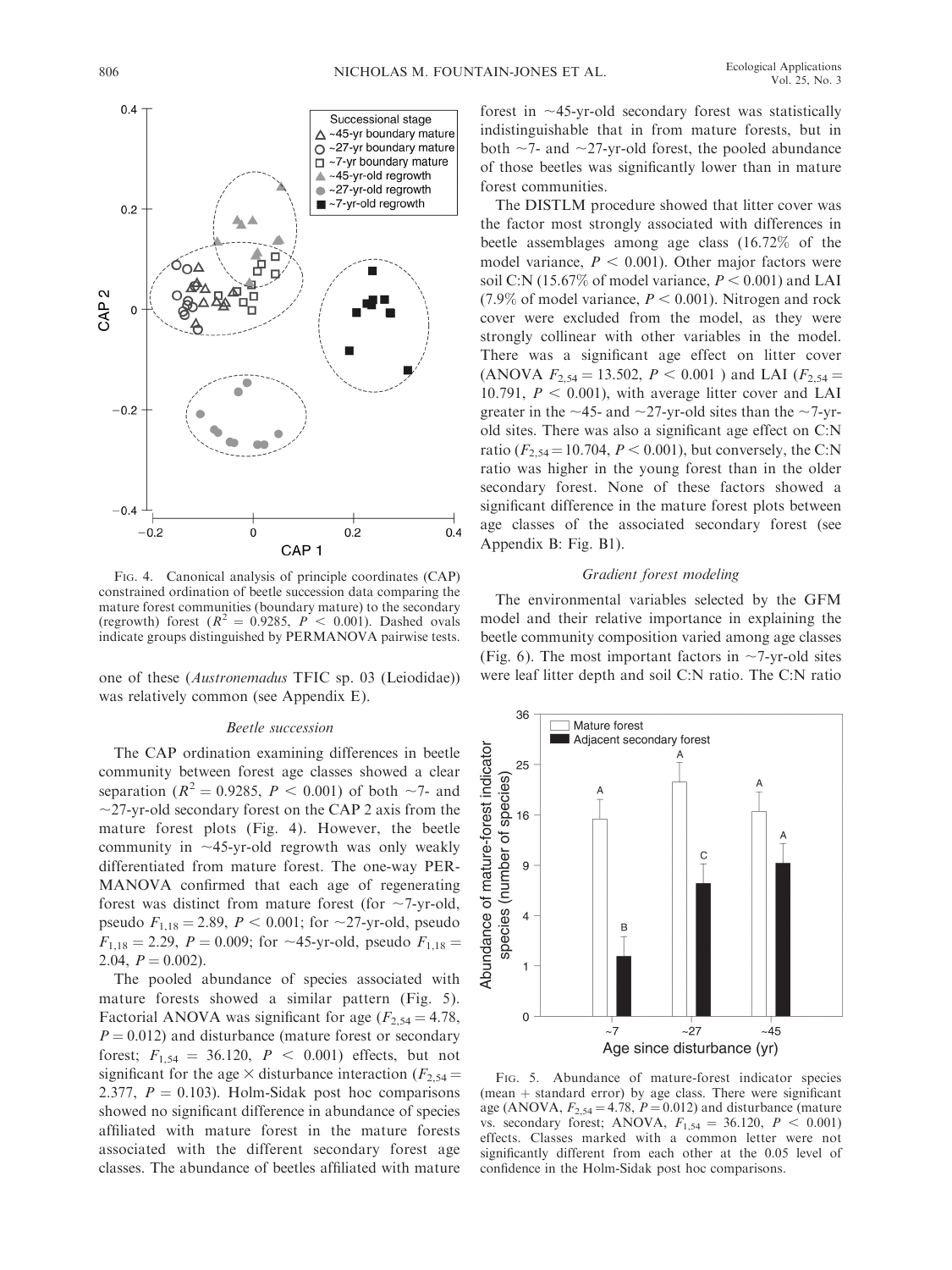

0.015

Cumulative importance

0.020

0.025

FIG. 6. Gradient forests model ranking each environmental variable by relative importance (cumulative importance) in predicting species assemblage within forest age class. Here, CWD is coarse woody debris, and LAI is leaf area index.

0.000 0.005  $0.010$ 

and plant diversity were also important in  $\sim$ 27-yr-old sites, but less so in  $\sim$ 45-yr-old sites. Litter cover was only of high importance in  $\sim$ 45-yr-old sites, where it had by far the greatest cumulative importance, whereas litter depth was the factor explaining the most variation in young forest. LAI, pH, and distance were relatively important in all three age classes. Running the GFM excluding mature forest plots provided congruent results, but we have presented the complete models because GFM is more reliable with a greater number of plots (preferably  $>100$ ; R. Thomson, *personal commu*nication).

 $0.010$ <br> $0.012$ <br> $0.014$ 

Л Т H 0.004  $0.006$ 

8

0.002

The three age classes showed different cumulative importance curves for environmental factors (see Appendix C). With increasing LAI, for example, the community turnover was quite steep in  $\sim$ 7- and  $\sim$ 27yr-old forest, but much more gradual in older secondary forest. Similarly, as the C:N ratio increased, species turnover changed rapidly in the early and intermediate stages, but in the  $\sim$ 45-yr-old forest beetle community, the turnover was more gradual. The most rapid turnover in  $\sim$ 45-yr-old sites related to litter cover. Consistent with the NCAP analysis results, the distance curves for the  $\sim$ 7- and  $\sim$ 27-yr-old communities showed most of the species turnover occured within 50 m of the forest boundary, but in the old forest there was only a shallow gradual change.

Only two of the environmental parameters ranking among the top five in the GFM models were significantly associated with distance from mature forest using linear and nonlinear regression (only significant regressions  $[P \le 0.05]$  are presented in Appendix D: Figs. D1– D3). Litter depth was negatively correlated with distance, but only in the  $\sim$ 7-yr-old age class. In this age class, litter depth was also correlated with total beetle abundance. LAI was correlated with distance in each age class, with mature forest LAI rapidly declining at the edge into secondary forest. There was no relationship between C:N, pH, nitrogen, plant diversity/cover, or litter cover with distance from edge in any age class.

Bare ground cover

0.000 0.005 0.010 0.015

0.020 0.025 0.030

The average midday temperature data showed positive relationships with distance from mature forest in  $\sim$ 7- and  $\sim$ 27-yr-old secondary forest, but not in  $\sim$ 45-yrold secondary forest. There was no correlation between total beetle abundance and temperature.

# **DISCUSSION**

# Edge gradients and succession

Our results showed not only that the beetle communities showed strong succession, with composition approaching that of mature forest by  $\sim$ 45 years (Figs. 4 and 5), but forest influence also persisted until at least that stage, albeit with decreasing magnitude. Associated with this declining magnitude was an increase in the estimated DFI, from  $\sim$ 13 m in the youngest forest class to  $\sim$ 175–200 m in the oldest forest (Fig. 2). Even though the estimated DFI in the young forest was less than the distance to the first plot in the clear-fell, CAP ordination confirmed that the 15-m plots were associated with the gradient of species composition within the harvested area (N. M. Fountain-Jones, unpublished data). As indicated by the wide confidence intervals associated with the NCAP, there is uncertainty associated with the distance estimate of DFI, which may be greater than 13 m. It is also possible that the DFI actually extends beyond our 200-m transect length, although testing this is difficult because the maximum length of transects is limited by the size of clearcuts in these forests. These distances are all greater than that reported for beetles by Roume et al. (2011), possibly because the eucalypt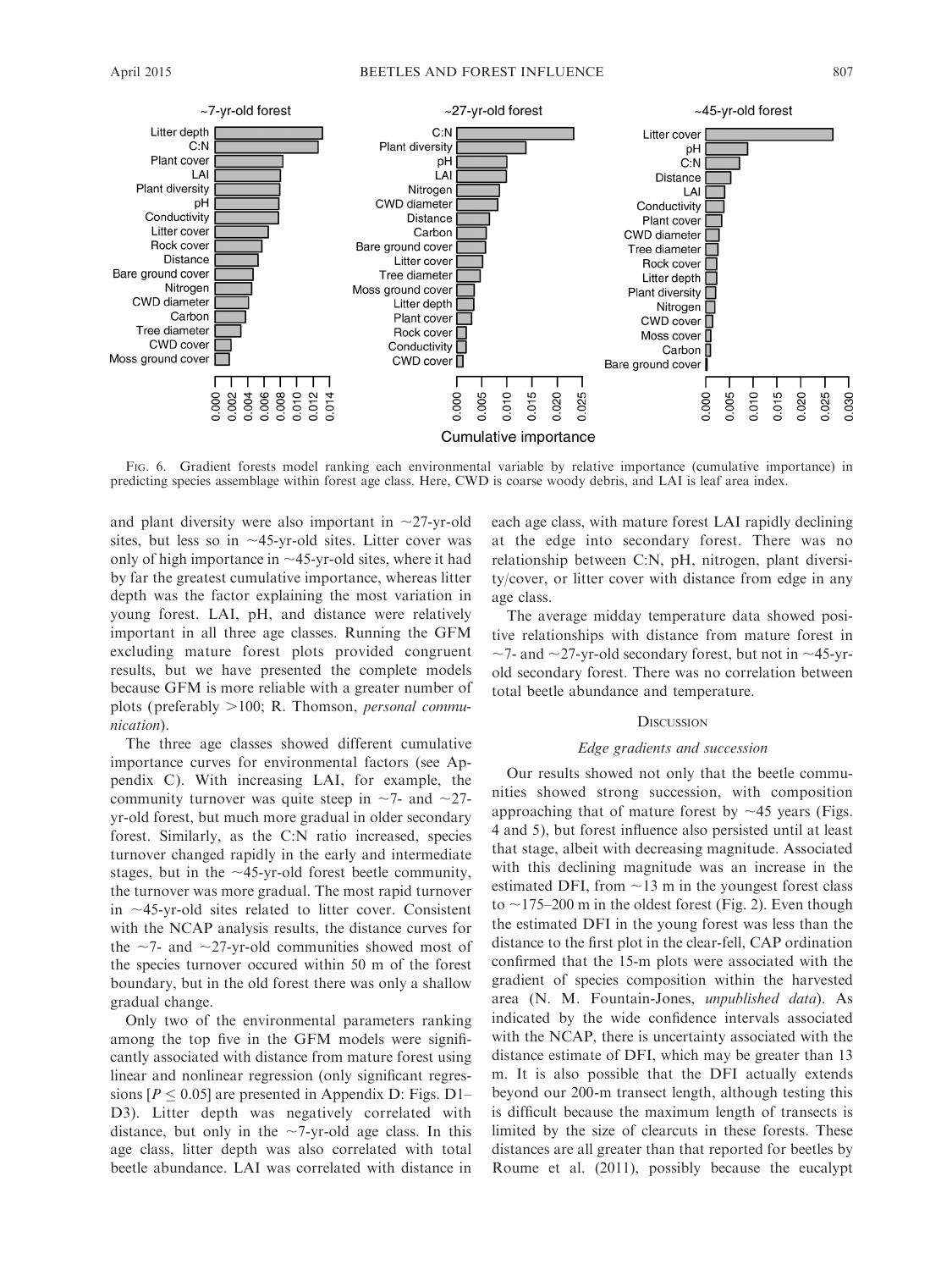forests on either side of our boundaries showed greater biotic and abiotic similarities than the woodland and agricultural fields in the French study. For example, even  $\sim$ 7 years after logging, emerging eucalypts provide some shade and litter resources that may lessen the severity of the gradient. Furthermore, unlike in agricultural fields, the substantial coarse woody debris remaining after logging may aid species recovery, since many of the species we collected are known to be saproxylic. Our results also indicate that mature-forest species continue to occur in secondary forest, although their abundance declines with distance from mature forest. This illustrates that forest edges are permeable boundaries for beetles (Ries et al. 2004), even when there are large differences in habitat conditions, as, for instance, occurs soon after harvesting.

The longer but much weaker forest influence gradients in older ( $\sim$ 45-year-old) secondary forest (Fig. 2) indicate that either mature forest is still acting as a source population for beetle recolonization, or beetles affiliated with mature forests are gradually moving further into harvested areas with time. Although the latter process could be due to constraints on mobility of mature-forest beetles, it could also reflect other aspects of forest influence, such as a greater density of regenerating rainforest tree species nearer the edge (Tabor et al. 2007). By  $\sim$ 45 years after harvesting, these trees will approach maturity and provide litter and shade.

Our observations that  $\sim$ 45-year-old forest beetle communities were relatively similar to those of mature forests (Figs. 4 and 5) are broadly consistent with the 35–50 years suggested for near-complete beetle assemblage recovery in Atlantic forest in Brazil (Hopp et al. 2010) and 50–70 years for carabids in boreal forests (Koivula et al. 2002, Buddle et al. 2006). However, the persistence of edge gradients shows that this rate of ecological reassembly of mature forest source communities is constrained by how close the secondary forest is to mature forest. This relatively long edge gradient is comparable to estimated dispersal distances from mature into long-established secondary forest for Scandinavian beetle fungivores (Jonsson and Nordlander 2006). Thus, it would be worthwhile to investigate whether differences between secondary forest and mature forest beetle communities may be persistent, as was found in hemlock forests (Latty et al. 2006).

# Species responses to succession

This study clearly demonstrates distinct beetle successional assemblages in each forest age. In Tasmania, most species considered indicators of young  $(\sim 3$ -year-old) forest by Baker (2006) were also indicators in our  $\sim$ 7year-old plots (see Appendix E). These species may be pyrophilic, or responding to the changed habitat conditions such as increased light or altered food resources. For example, the early seral indicator Mecyclothorax ambiguus (Carabidae: Psydrinae) has also been collected in native grassland (Michaels

1999), which may suggest a preference for open conditions. As observed in other studies in Tasmanian wet forests, young seral species were uncommon in  $\sim$ 27year-old forest, and not collected at all at the  $\sim$ 45-yearold sites (Michaels and McQuillan 1995, Baker 2006). The overall change in community gradient in the  $\sim$ 27year-old regenerating forest appears to be mainly driven by mid-successional specialist species, including Microsilpha ANIC Thayer sp. 15 (Staphylinidae: Microsilphinae) and *Decilaus* TFIC sp. 03 (Curculionidae: Cryptorynchinae) (see Appendix E for species abundance data). However, mature-forest specialists are generally more abundant in the  $\sim$ 27-year-old regenerating forest than in  $\sim$  7-year-old forests, and the slope of their decline in abundance with distance from edge is shallower (Fig. 3).

# Environmental modeling

The observation that leaf litter attributes were the most important explanatory variables in  $\sim$ 7- and  $\sim$ 45year-old sites (Fig. 6) makes sense, because leaf litter is the primary habitat for forest ground-dwelling beetle species and affects the microspatial distribution of some species that prefer open ground (Magura et al. 2005). The decline in litter depth with distance in the  $\sim$ 7-yearold sites suggests that mature forest is providing additional inputs of leaf litter near edges, and this habitat provision might be significant for facilitating beetle recolonization. These results are consistent with previous studies indicating that litter is an important predictor of beetle recolonization and succession (Michaels and McQuillan 1995, Magura et al. 2005, Nakamura et al. 2009).

The importance of plant diversity as an explanatory variable for forest influence in young and intermediate edges may reflect its relationship with diversity of leaf litter chemistry (Bardgett and Shine 1999). Since monotypic litter contains lower abundance and diversity of micro-arthropods than litter from several plant species, plant diversity is likely to have cascading effects on arthropods (Hansen 2000). The increased structural diversity supplied by rainforest plants typically present near mature edges (Tabor et al. 2007; J. Balmer, unpublished data) may also facilitate recolonization of beetle species affiliated with mature forests.

The importance of soil C:N ratio in the community gradient model for each forest age class as well as the beetle succession model (Fig. 6) may reflect impacts on predatory beetles resulting from the sensitivity of common prey (e.g., mites and springtails) to this ratio (Noti et al. 2003, Jensen et al. 2006). The lack of a relationship between distance and C:N ratio may be due to high spatial variability in levels of both C and N (Shaw et al. 2008). C:N was affected by forest age, with  $\sim$ 7-year-old stands having a higher C:N than the older secondary forest, presumably due to the migration of nitrogen from the soil into the canopy as the forest ages (Finzi et al. 1998). Few studies have measured beetle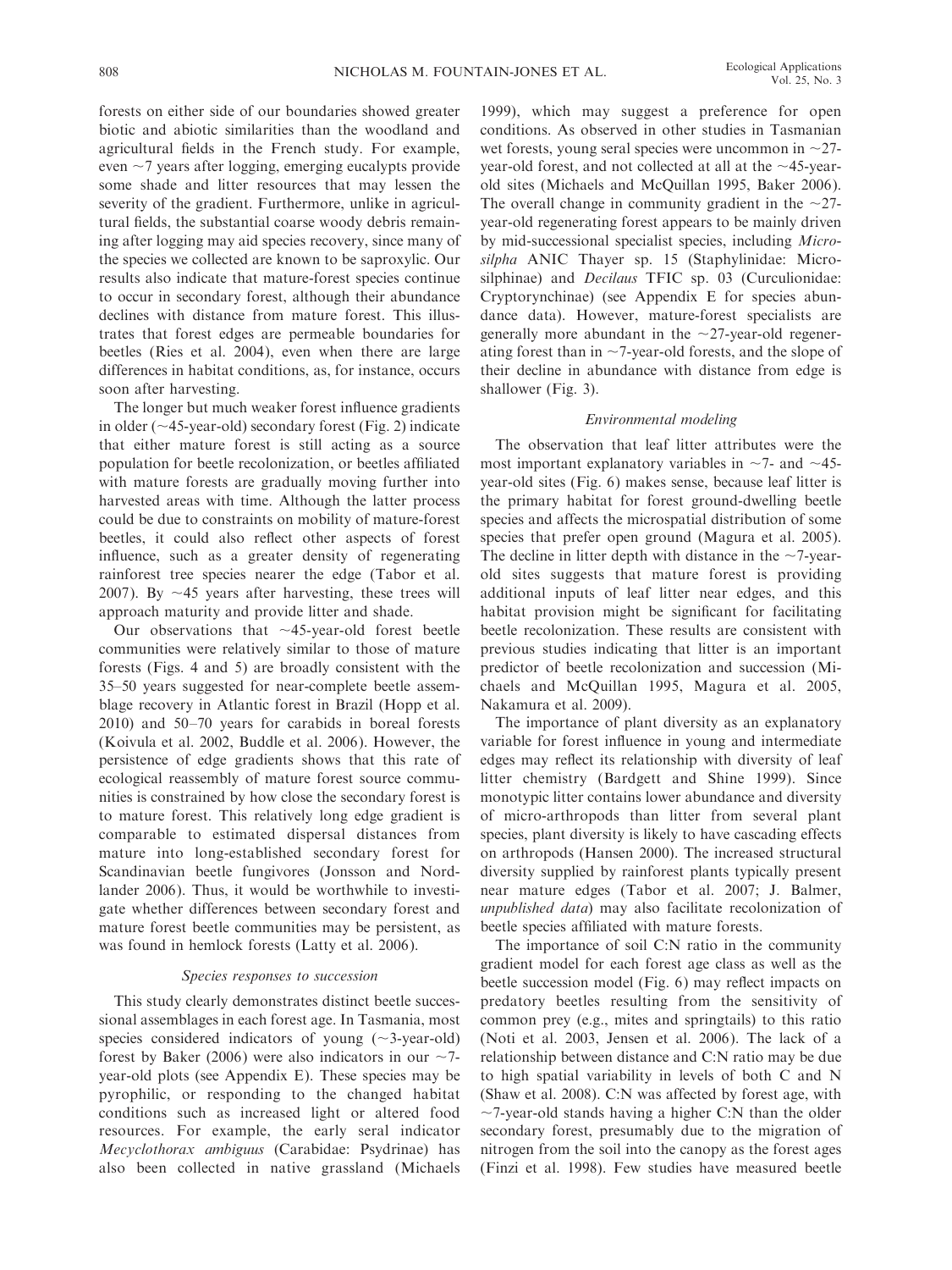community responses to soil C:N ratio, yet other soil variables are known to be important (Schwerk and Szyszko 2007, Antvogel and Bonn 2008). Soil pH affects carabid communities (McCracken 1994, Schwerk and Szyszko 2007, Antvogel and Bonn 2008) and was an explanatory factor in the GFM. However, as with all variables, the association of beetle communities with pH may not be causal, it may simply reflect a strong link between pH, soil moisture, and LAI (Antvogel and Bonn 2008).

The strong predictive power of LAI (Fig. 6) suggests that forest cover has a significant impact on beetle communities, presumably mediated by effects on microclimate. High LAI results in significantly lower temperatures and evaporative demand in these forests (Baker et al. 2014). There were strong temperature and LAI gradients across the  $\sim$ 7-year-old edges, but the gradients in later successional stages were less pronounced. Even  $\sim$ 7 years after harvest, the 15-m and 35-m plots had a greater LAI and were cooler compared to plots further away from the boundary, showing a strong forest influence effect. In the GFM, increasing LAI explains species turnover predominantly in the early and intermediate age sites and little in  $\sim$ 45-year-old sites. LAI was also important in explaining the beetle community successional changes. Canopy closure occurs in this forest type at  $\sim$  20 years after harvest and clearly had an impact on community composition in both our older regrowth age classes. Canopy closure facilitates increased moisture content of the surface soil and a decrease in temperature and humidity fluctuations (Entling et al. 2007). For some mature-forest species, canopy closure may therefore be the most important factor enabling successful recolonization beyond shaded edge conditions (Koivula et al. 2002, Grimbacher et al. 2006, Nakamura et al. 2009). However, collinearity of variables in the model results in some ambiguity about which factors drive the patterns observed here. Experimental work on the effects of environmental variables on beetle recolonization would help resolve this ambiguity.

### Conservation and management outcomes

This study clearly illustrates the importance of maintaining mature forest in production forest landscapes through its impacts on the successional trajectory of beetle communities in adjacent secondary forest. Not only do these mature forests have ecologically important effects on leaf litter inputs, microclimate, and shading on nearby regenerating forest, but they also provide sources of mature-forest species. The nearly complete reassembly of mature forest communities within  $\sim$ 175–200 m by  $\sim$ 45 years after harvest shows how retained mature forest can assist species reestablishment and persistence in secondary forest landscapes (Chazdon et al. 2009, Hopp et al. 2010).

Our results are relevant to forest managers looking to build connectivity into fragmented landscapes, as secondary forests with mature forest boundaries may harbor a comparable beetle community over time. Maintaining sufficient mature forest embedded within harvested landscapes should be a high priority, since our study demonstrates that as well as providing habitat for species requiring this successional stage, they appear to influence successional dynamics of the entire landscape. Furthermore, this study shows the conservation potential of retention forestry approaches like aggregated retention, where unlogged patches are retained within harvested areas (Baker et al. 2009). Current practices for designing aggregated retention harvests sometimes require that the harvested area is no more than one mature tree height from retained mature forest (forest influence target; Baker and Read 2011). The almost complete recovery of beetle assemblages associated with mature forests up to 200 m from mature forest by  $\sim$ 45 years indicate that this one-tree height target is relatively conservative for beetles, at least for this age class, although the estimated DFI was substantially less than one mature forest tree height for  $\sim$ 7- and  $\sim$ 27-year-old age classes. However, since our study surveyed clear-cut edges rather than gradients from small isolated aggregates, the poorly understood effects of mature forest patch size or total quantity of mature forest in the surrounding landscape may also be important limitations to the reestablishment of beetles, which require further study.

This study was one of the first to analyze the longterm impacts of forest influence on forest biodiversity. The relatively rapid recovery of mature-forest successional communities was driven by edge recolonization coupled with litter input and microclimate factors. Mature forest stands are not necessarily islands in a secondary forest mosaic, but instead are critical components facilitating connectivity and succession in fragmented landscapes.

#### **ACKNOWLEDGMENTS**

This project was funded by the Australian Research Council Linkage Grant LP100100050. We thank Tom Spies and Jerry Franklin for their advice. We also thank Kaely Kreger and Bianca Deans for field/lab assistance and soil data, Kevin Bonham and Lynne Forster for assistance with beetle identification and sorting, and Peter Harrison and Russell Thomson for statistical advice. We also thank Forestry Tasmania for financial and logistical support and access to the Tasmanian Forest Insect Collection (TFIC).We are grateful for reviewer comments that improved the manuscript.

#### LITERATURE CITED

- Anderson, M. J. 2001. A new method for non-parametric multivariate analysis of variance. Austral Ecology 26:32–46.
- Anderson, M. J., R. N. Gorley, and K. R. Clarke. 2008. PERMANOVA+ for PRIMER: guide to software and statistical methods. PRIMER-E, Plymouth, UK.
- Anderson, M. J., and P. Legendre. 1999. An empirical comparison of permutation methods for tests of partial regression coefficients in a linear model. Journal of Statistical Computation and Simulation 62:271–303.
- Anderson, M. J., and T. J. Willis. 2003. Canonical analysis of principal coordinates: a useful method of constrained ordination for ecology. Ecology 84:511–525.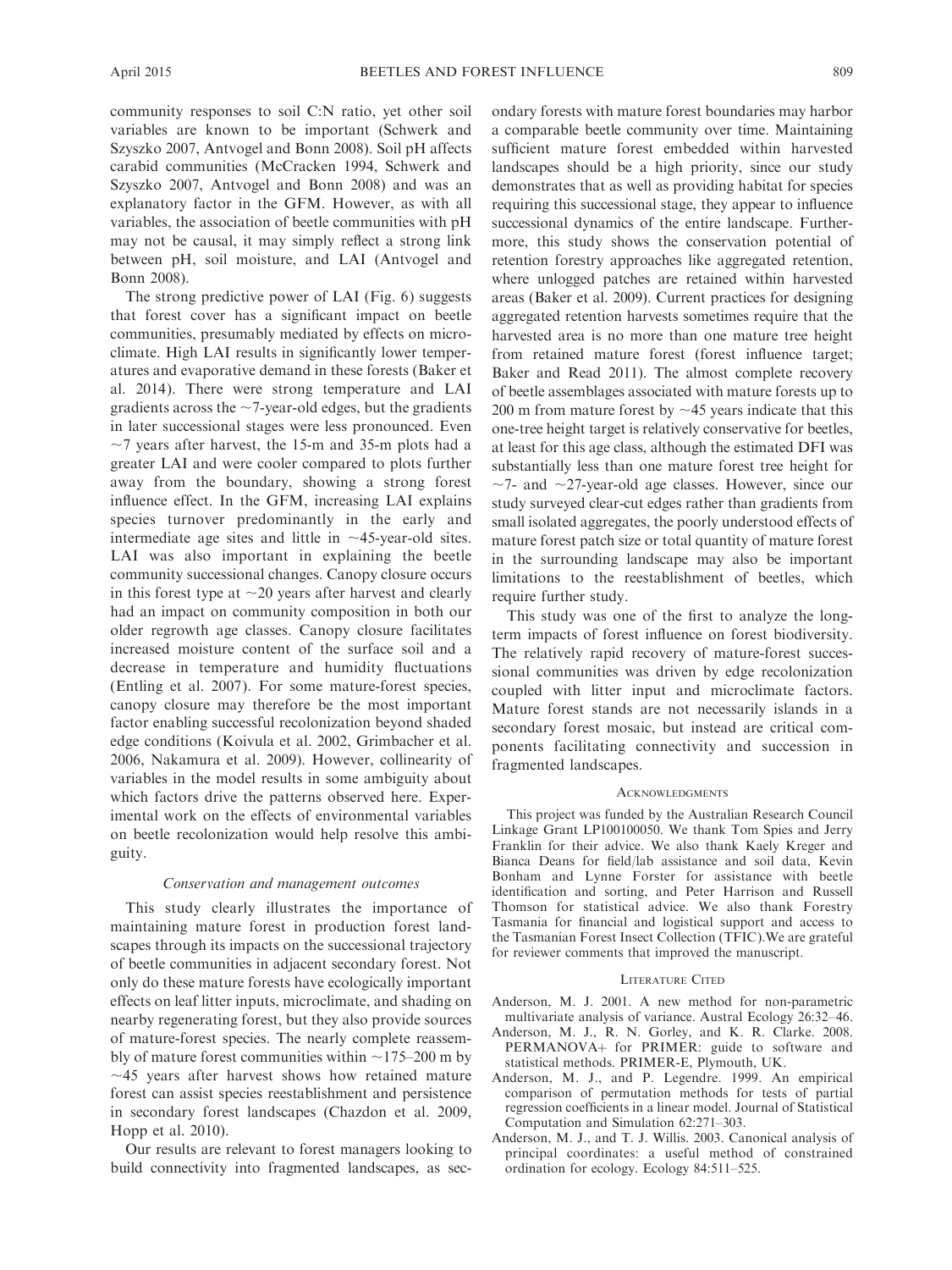- Antvogel, H., and A. Bonn. 2008. Environmental parameters and microspatial distribution of insects: a case study of carabids in an alluvial forest. Ecography 24:470–482.
- Baker, S., and L. Barmuta. 2006. Evaluating spatial autocorrelation and depletion in pitfall-trap studies of environmental gradients. Journal of Insect Conservation 10:269–276.
- Baker, S., and S. Read. 2011. Variable retention silviculture in Tasmania's wet forests: ecological rationale, adaptive management and synthesis of biodiversity benefits. Australian Forestry 74:218–232.
- Baker, S. C. 2006. A comparison of litter beetle assemblages (Coleoptera) in mature and recently clearfelled Eucalyptus obliqua forest. Australian Journal of Entomology 45:130– 136.
- Baker, S. C., L. A. Barmuta, P. B. McQuillan, and A. M. M. Richardson. 2007. Estimating edge effects on grounddwelling beetles at clearfelled non-riparian stand edges in Tasmanian wet eucalypt forest. Forest Ecology and Management 239:92–101.
- Baker, S. C., S. J. Grove, L. Forster, K. J. Bonham, and D. Bashford. 2009. Short-term responses of ground-active beetles to alternative silvicultural systems in the Warra Silvicultural Systems Trial, Tasmania, Australia. Forest Ecology and Management 258:444–459.
- Baker, S. C., T. A. Spies, T. J. Wardlaw, J. Balmer, J. F. Franklin, and G. J. Jordan. 2013a. The harvested side of edges: Effect of retained forests on the re-establishment of biodiversity in adjacent harvested areas. Forest Ecology and Management 302:107–121.
- Baker, T. P., G. J. Jordan, P. J. Dalton, and S. C. Baker. 2013b. Impact of distance to mature forest on the recolonisation of bryophytes in a regenerating Tasmanian wet eucalypt forest. Australian Journal of Botany 61:633.
- Baker, T. P., G. J. Jordan, E. A. Steel, N. M. Fountain-Jones, T. J. Wardlaw, and S. C. Baker. 2014. Microclimate through space and time: microclimatic variation at the edge of regeneration forests over daily, yearly and decadal time scales.. Forest Ecology and Management 334:174–184.
- Bardgett, R. D., and A. Shine. 1999. Linkages between plant litter diversity, soil microbial biomass and ecosystem function in temperate grasslands. Soil Biology and Biochemistry 31:317–321.
- Beese, W. J., B. G. Dunsworth, K. Zielke, and B. Bancroft. 2003. Maintaining attributes of old-growth forests in coastal B.C. through variable retention. Forestry Chronicle 79:570– 578.
- Bréda, N. J. J. 2003. Ground-based measurements of leaf area index: a review of methods, instruments and current controversies. Journal of Experimental Botany 54:2403–2417.
- Brown, M. J., H. J. Elliott, and J. E. Hickey. 2001. An overview of the Warra Long-Term Ecological Research Site. Tasforests 13:1–8.
- Buddle, C. M., D. W. Langor, G. R. Pohl, and J. R. Spence. 2006. Arthropod responses to harvesting and wildfire: implications for emulation of natural disturbance in forest management. Biological Conservation 128:346–357.
- Chao, A., N. Gotelli, T. C. Hsieh, E. Sander, K. H. Ma, R. K. Colwell, and A. M. Ellison. 2013. Rarefaction and extrapolation with Hill numbers: a framework for sampling and estimation in species diversity studies. Ecological Monographs 84:45–67.
- Chazdon, R. L., C. A. Peres, D. Dent, D. Sheil, A. E. Lugo, D. Lamb, N. E. Stork, and S. E. Miller. 2009. The potential for species conservation in tropical secondary forests. Conservation Biology 23:1406–1417.
- Cornellise, T. M., and J. E. Hafernik. 2009. Effects of soil characteristics and human disturbance on tiger beetle oviposition. Ecological Entomology 34:495–503.
- De Cáceres, M., P. Legendre, S. K. Wiser, and L. Brotons. 2012. Using species combinations in indicator value analyses. Methods in Ecology and Evolution 3:973–982.
- Demaynadier, P. G., and M. L. Hunter. 2008. Effects of silvicultural edges on the distribution and abundance of amphibians in Maine. Conservation Biology 12:340–352.
- Ellis, N., S. J. Smith, and C. R. Pitcher. 2012. Gradient forests: calculating importance gradients on physical predictors. Ecology 93:156–168.
- Entling, W., M. H. Schmidt, S. Bacher, R. Brandl, and W. Nentwig. 2007. Niche properties of Central European spiders: shading, moisture and the evolution of the habitat niche. Global Ecology and Biogeography 16:440–448.
- Ewers, R. M., and R. K. Didham. 2008. Pervasive impact of large-scale edge effects on a beetle community. Proceedings of the National Academy of Sciences USA 105:5426–5429.
- Finzi, A. C., N. Van Breemen, and C. D. Canham. 1998. Canopy tree–soil interactions within temperate forests: species effects on soil carbon and nitrogen. Ecological Applications 8:440–446.
- Grimbacher, P. S., C. P. Catterall, and R. L. Kitching. 2006. Beetle species' responses suggest that microclimate mediates fragmentation effects in tropical Australian rainforest. Austral Ecology 31:458–470.
- Grove, S., and L. Forster. 2011. A decade of change in the saproxylic beetle fauna of eucalypt logs in the Warra longterm log-decay experiment, Tasmania. 2. Log-size effects, succession, and the functional significance of rare species. Biodiversity and Conservation 20:2167–2188.
- Hansen, R. A. 2000. Effects of habitat complexity and composition on a diverse litter microarthropod assemblage. Ecology 81:1120–1132.
- Harper, K. A., S. E. Macdonald, P. J. Burton, J. Chen, K. D. Brosofske, S. C. Saunders, E. S. Euskirchen, D. A. R. Roberts, M. S. Jaiteh, and P. A. Esseen. 2005. Edge influence on forest structure and composition in fragmented landscapes. Conservation Biology 19:768–782.
- Hickey, J. 1994. A floristic comparison of vascular species in Tasmanian oldgrowth mixed forest with regeneration resulting from logging and wildfire. Australian Journal of Botany 42:383–404.
- Hopp, P. W., R. Ottermanns, E. Caron, S. Meyer, and M. Roß-Nickoll. 2010. Recovery of litter inhabiting beetle assemblages during forest regeneration in the Atlantic forest of southern Brazil. Insect Conservation and Diversity 3:103– 113.
- Hyvarinen, E., J. Kouki, and P. Martikainen. 2009. Prescribed fires and retention trees help to conserve beetle diversity in managed boreal forests despite their transient negative effects on some beetle groups. Insect Conservation and Diversity 2:93–105.
- Jensen, T. C., H. P. Leinaas, and D. O. Hessen. 2006. Agedependent shift in response to food element composition in Collembola: contrasting effects of dietary nitrogen. Oecologia 149:583–592.
- Jonsson, M., and G. Nordlander. 2006. Insect colonisation of fruiting bodies of the wood-decaying fungus Fomitopsis pinicola at different distances from an old-growth forest. Pages 281–295 in D. L. Hawksworth and A. T. Bull, editors. Arthropod diversity and conservation. Springer, Dordrecht, Netherlands.
- Keenan, R. J., and J. P. Kimmins. 1993. The ecological effects of clear-cutting. Environmental Reviews 1:121–144.
- Koivula, M., J. Kukkonen, and J. Niemela. 2002. Boreal carabid-beetle (Coleoptera, Carabidae) assemblages along the clear-cut originated succession gradient. Biodiversity and Conservation 11:1269–1288.
- Koivula, M., P. Punttila, Y. Haila, and J. Niemelä. 1999. Leaf litter and the small-scale distribution of carabid beetles (Coleoptera, Carabidae) in the boreal forest. Ecography 22:424–435.
- Latty, E. F., S. M. Werner, D. J. Mladenoff, K. F. Raffa, and T. A. Sickley. 2006. Response of ground beetle (Carabidae) assemblages to logging history in northern hardwood–